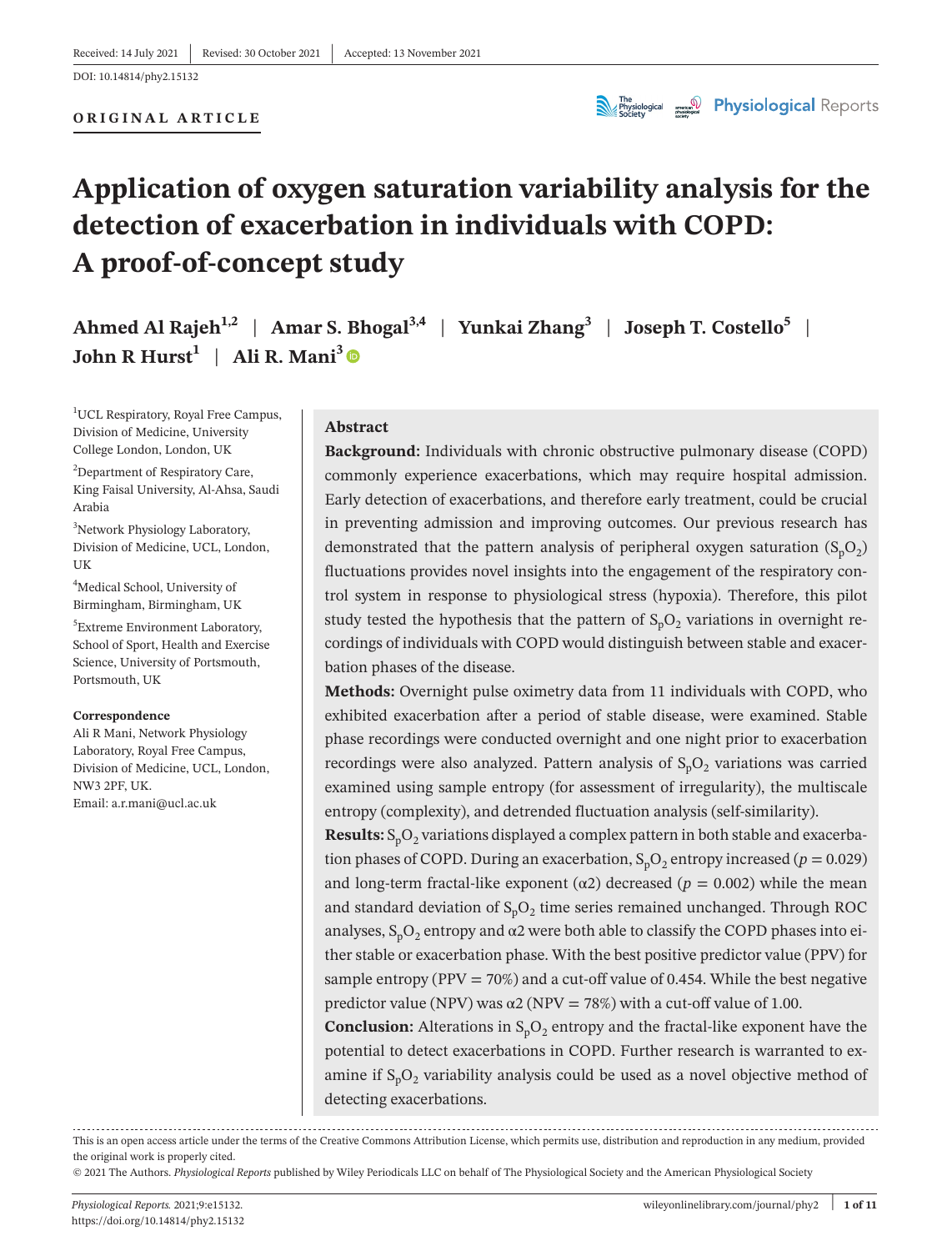#### **KEYWORDS**

entropy, physiological measurement, Pulse Oximetry, respiratory,  $S_pO_2$ 

# **1** | **INTRODUCTION**

Chronic obstructive pulmonary disease (COPD) is a global health burden estimated to affect 251 million people worldwide and carries with it high mortality (Husebø et al., 2014; Mathers & Loncar, 2006). In COPD, individuals commonly experience exacerbations of their illness leading to a sudden deterioration in their health (Al Rajeh et al., 2020). Patients report that exacerbations are the most disruptive aspect of living with COPD (Zhang et al., 2018). This often leads to hospital admissions; with poor prognosis (Al Rajeh et al., 2020). Consequently, the prevention of exacerbations is essential when managing COPD (Hurst, Vestbo, et al., 2010) and better prevention of COPD exacerbations has been identified as a top research priority (Alqahtani et al., 2021).

Although several tools have been proposed to help detect exacerbations earlier, to the best of our knowledge, there is no sensitive method of predicting exacerbation risk or rate accurately (Adibi et al., 2020; Al Rajeh et al., 2020; Donaldson et al., 2012; Hurst, Vestbo, et al., 2010). Clinical studies have, however, attempted to investigate the utility of changes in various physiological parameters including heart rate, forced expiratory volume (FEV1), respiratory rate and level of peripheral oxygen saturation  $(S_pO_2)$  before and during exacerbation with limited success (Al Rajeh et al., 2020.; Al Rajeh & Hurst, 2016; Burton et al., 2015; Hurst, Donaldson, et al., 2010; Hurst, Vestbo, et al., 2010; Husebø et al., 2014). While pulse oximetry has some role when monitoring individuals in the community, there is no clear benefit of using mean values and overnight readings with the prediction of exacerbations due to the insignificant magnitude of the changes (Al Rajeh et al., 2020).

Recent evidence has demonstrated that the complex pattern of variability in  $S_pO_2$  signals may provide more mechanistic insight than absolute or mean  $S_pO_2$  values (Bhogal & Mani, 2017; Costello et al., 2020; Jiang et al., 2021).  $S_pO_2$  signals exhibit a complex fractal-like pattern in hypoxic individuals (Costello et al., 2020). Using a network physiology approach, we have demonstrated that  $S_pO_2$  fluctuations are not random and contain useful information about the engagement of respiratory control during hypoxia (Jiang et al., 2021). Furthermore, we also reported that  $S_pO_2$  entropy, but not absolute or mean  $S_pO_2$ , was correlated with the perception of breathlessness in the same, otherwise healthy, individuals when hypoxic

### **New & Noteworthy**

This report provides evidence that the pattern of peripheral oxygen saturation  $(S_nO_2)$  fluctuations detects exacerbations in individuals with COPD. The entropy of  $S_pO_2$  signal increases a day prior to clinical diagnosis of exacerbation in COPD while mean and total variability of  $S_pO_2$  signals remain unchanged. This finding has the potential for development of a non-invasive method for early detection of exacerbations in COPD.

(Costello et al., 2020). These data suggest that there is a significant exchange of information between  $S_pO_2$  and other respiratory variables (i.e. tidal volume, minute ventilation, respiratory rate, end-tidal oxygen, and carbon dioxide pressure) during graded normobaric hypoxia in healthy participants (Jiang et al., 2021). Fluctuations in these respiratory variables were reflected in the  $S_nO_2$ signal, specifically in  $S_pO_2$  entropy (Jiang et al., 2021), a measure that describes the unpredictability and irregularity of these  $S_nO_2$  signals (Richman & Moorman, 2000). Calculated using a well-established algorithm (Richman & Moorman, 2000),  $S_pO_2$  entropy may reveal additional information about cardiorespiratory control in health and disease (Jiang et al., 2021).

To date, the usefulness of  $S_pO_2$  variability analysis has not been studied extensively in COPD. Accordingly, this pilot study investigated the hypothesis that  $S_pO_2$  variability would distinguish between the two phases of COPD (stable vs. exacerbation). As  $S_pO_2$  entropy is easily computed and incorporated into bedside monitors or smart devices, this method could assist in the earlier detection of COPD exacerbations and, following faster access to the necessary treatment, ultimately result in an improved prognosis (Qureshi et al., 2014; Wilkinson et al., 2004).

# **2** | **METHODS**

### **2.1** | **Participants**

From September 2016 to January 2018, participants were recruited from COPD clinics and pulmonary rehabilitation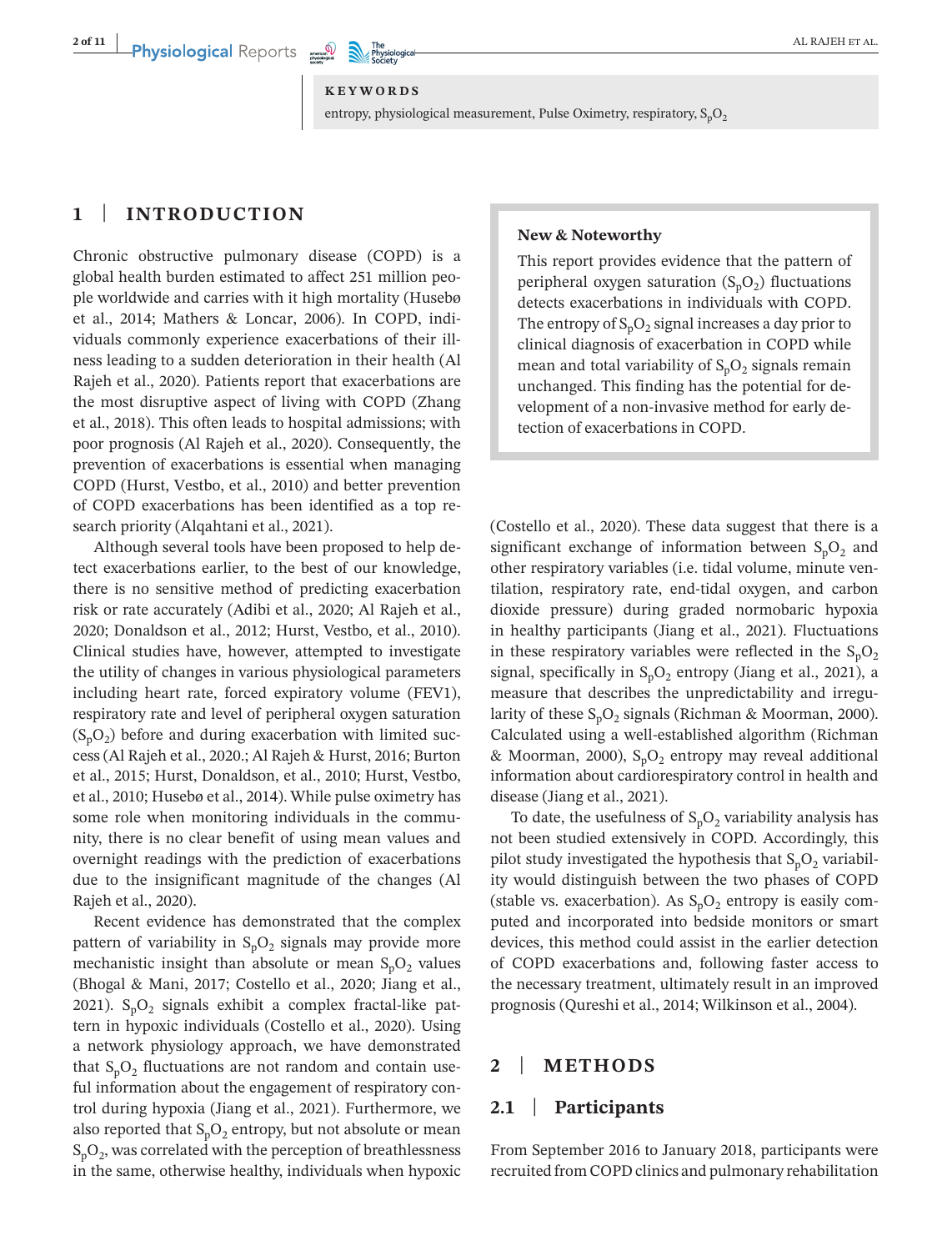classes at three separate sites in London. All participants were fully informed and submitted written consent forms. The UK Health Research Authority and Royal Free Hospital local committee granted ethical approvals on data collection (16/LO/1120). The inclusion criteria consisted of COPD diagnosis [smoking history ≥10 pack years and post-bronchodilator FEV1/FVC <0.7 (suggesting a non-reversible obstructive lung disease pattern)], one or more self-reported moderate or severe exacerbations of their COPD in the last 12 months, and the ability to attend scheduled appointments and use study equipment. Individuals were excluded if they had an existing diagnosis of obstructive sleep apnea either via self-report or results of STOP-Bang and Epworth questionnaires (Johns, 1991; Nagappa et al., 2015), and/or significant co-morbidities that prevented participation (Al Rajeh et al., 2020).

The clinical recordings used for analysis are credited to a recently published pilot randomized controlled trial regarding COPD exacerbation detection (Al Rajeh et al., 2020). The data in this analysis derives from one arm of this study looking at overnight monitoring of COPD  $(n = 44)$ . Some of the data, including individual demographics and mean  $S_pO_2$ , but importantly not any  $S_pO_2$ variability data, have already been published in the referenced study (Al Rajeh et al., 2020). In the original study, only 13 participants exacerbated in the time frame of the study and were included in the analysis. The quality of  $S_nO_2$  recording for two individuals was limited (less than 90 mins continuous  $S_pO_2$  signal) and therefore these participants were excluded from the analysis ( $n = 11$ ). In the study, there were 7 male participants and 4 female participants ( $n = 11$ ) with an average age (SD) of 71.8 (10.4) years. Of these participants, 3 were current smokers, with 8 ex-smokers. The baseline clinical characteristics for the population studied can be found in Table 1.

# **2.2** | **Data collection**

Each participant received a wristband pulse oximeter (Nonin 3150, Nonin Medical Inc.) and was instructed by researchers on using it. Each pulse oximeter measured the  $S_pO_2$  time series of each participant overnight. In the original clinical trial, participants were closely monitored during the first 2 weeks of the study to ensure they were using the equipment properly and recording data accurately. They

**TABLE 1** Summary of the baseline demographics of the study participants



were considered "stable" during this 2-week period when there was no incidence of exacerbation. An exacerbation was defined as the need for oral corticosteroids or antibiotics, as judged by the patient's clinician or self-management plan (Al Rajeh et al., 2020). The first set of continuous  $S_pO_2$ time series available from the stable phase was used for the calculation of  $S_pO_2$  variability indices in this study. The sampling rate of  $S_pO_2$  recording was 0.25 Hz (one sample recorded every 4 s).  $S_pO_2$  signals were saved as commaseparated value (csv.) files for stability and one day prior to exacerbation phase separately. The data were chosen one day prior to exacerbation, as this offered insight into a useful window for the early detection of an exacerbation. In this report, the signals recorded a day prior to clinical diagnosis of exacerbation are called "exacerbation phase".

# **2.3** |  $S_pO_2$  variability

The longest duration of time that all individuals had of uninterrupted  $S_pO_2$  data was ~90 min, so the first available 90min recording was used for the analyses. Well-established measures within this field to analyze the patterns of variability (Bhogal & Mani, 2017), including standard deviation (SD), sample entropy, Multiscale Entropy (MSE), and Detrended Fluctuation Analysis (DFA) (Bhogal & Mani, 2017) were employed.

Details of these methods and associated algorithms are described in detail elsewhere [DFA (Peng et al., 1995), MSE (Costa et al., 2002), and sample entropy (Richman & Moorman, 2000)]. In brief, sample entropy looks at the complexity of a time series by analyzing the probability of repetition of a signal, with a particular length (*m*) and degree of tolerance (*r*). In this study, sample entropy was determined under the settings of *m* at 2 and *r* at 0.2 as previously described (Richman & Moorman, 2000). MSE looks at entropy at different time scales, and as such is seen as an extension of sample entropy. The trends of entropy change within this time scales provide further information on the complexity of a data set. For this analysis, MSE was used over five scales in accordance with current practice (Costa et al., 2002). Finally, to examine the fractality of the  $S_pO_2$  data, we employed DFA as it looks at the self-similarity of a time series providing information on the fractal-like dynamics present (Peng et al., 1995). In a DFA plot, the logarithm of fluctuation (standard

|                                | Age             | <b>BMI</b>      | <b>MRC</b> Dyspnea<br><b>Scale</b> | FEV1 $(\%)$     |
|--------------------------------|-----------------|-----------------|------------------------------------|-----------------|
| All Participants<br>$(n = 11)$ | $71.8 \pm 10.4$ | $24.6 \pm 6.70$ | $2.82 \pm 0.874$                   | $47.7 \pm 18.8$ |

All data are expressed as mean ±SD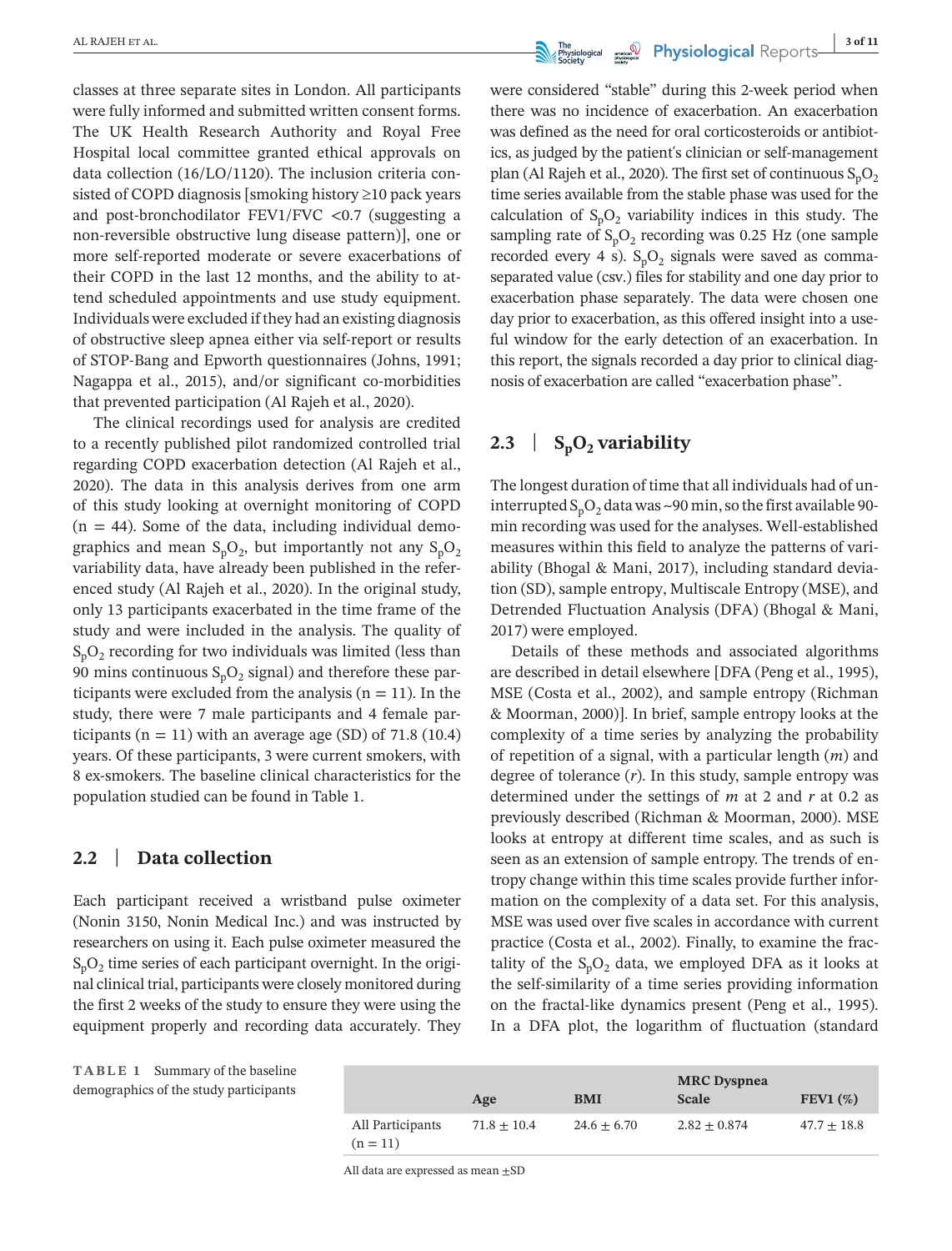**4 of 11 Physiological** Reports **and the proposal contract of the proposal contract of the proposal contract of the proposal contract of the proposal contract of the proposal contract of the proposal contract of the prop** 

deviation) of detrended time series is plotted against the logarithm of scale (*n*). The slope of this line is known as the scaling exponent ( $\alpha$ ). Previous studies proved there to be a "cross-over" in  $S_nO_2$  DFA graph, thus the short-term and long-term scaling exponent,  $\alpha$ 1 and  $\alpha$ 2 are calculated separately as described elsewhere (Bhogal & Mani, 2017). All calculations were completed in MATLAB (Matworks R2020b).

# **2.4** | **Statistical analysis**

All statistical tests were performed using MATLAB (Matworks R2020b) and SPSS software. A paired twotailed Student's t-test was employed for comparing the mean, SD,  $\alpha$ 1 and  $\alpha$ 2 of COPD individuals (n = 11) during a stable phase to that of the same cohort a day prior to the clinical diagnosis of an exacerbation. A two-way ANOVA was used to analyze the results of MSE, with statistical significance taken as a *p*-value less than 0.05. Receiver



**FIGURE 1** Representative 90-minute  $S_nO_2$  signals recorded from an individual with COPD at (a) stable phase and (b) a day prior to clinical diagnosis of exacerbation (exacerbation phase). X-axis is the data points of the pulse oximeter signals recording (1 sample every 4 seconds), and Y-axis is the  $S_pO_2(\%)$ 

operating characteristic (ROC) curves of sample entropy at 5 scales,  $\alpha$ 1 and  $\alpha$ 2 of individuals were plotted by SPSS for further investigation of the differences in these indices between the two phases and their potential to detect early exacerbation (exacerbation phase). Area under the curve (AUC), sensitivity, specificity, positive predictive value (PPV), negative predictive value (NPV), and a cutoff value of each index were also determined from ROC curves.

# **3** | **RESULTS**

## **3.1** | **Pattern analysis of**  $S_pO_2$  **variability**

The  $S_pO_2$  signals for exacerbation and stable phase show a complex pattern (see Figure 1). A summary of mean  $S_pO_2$  and the various variability indices are displayed in Table 2. Overall, mean  $S_nO_2$  during the stable phase was not statistically different to that of the exacerbation phase  $(91.4 \pm 1.89\% \text{ vs. } 90.6 \pm 2.11\%; p = 0.125)$ , likewise, the mean SD of both phases were similar (Table 2).

Mean sample entropy increased (0.395  $\pm$  0.101 vs.  $0.505 \pm 0.159$ ;  $p < 0.05$ ) during exacerbation. This indicates an increased irregularity of the signal; however, in order to assess whether this change was random or complex, we analyzed the data using MSE (Bhogal & Mani, 2017). This difference is constantly observed across the increasing scale factor using MSE (Figure 2), where the values of mean sample entropy during exacerbation were all higher than that of the stable phase. Two-way ANOVA analysis showed that there was a significant difference in the MSE between the stable phase and exacerbation phase ( $F_{group} = 8.63$ ,  $p = 0.004$ ), highlighting the increased amount of information and complexity during an exacerbation. Additionally, an increasing trend of sample entropy value from scale 1 to 5 in both COPD phases was observed (Figure 2), revealing that fluctuated  $S_pO_2$  time series is not a random process (Costa et al., 2002).

From DFA, the short-term scaling exponent,  $\alpha$ 1 of the stable phase ( $\alpha$ 1 = 1.17  $\pm$ 0.110) and exacerbation  $(\alpha_1 = 1.15 \pm 0.137)$  were between values expected from

| TABLE 2 Summary of S <sub>n</sub> O <sub>2</sub> mean and variability indices in 11 individuals with COPD during stable phase and exacerbation phase |  |
|------------------------------------------------------------------------------------------------------------------------------------------------------|--|
|------------------------------------------------------------------------------------------------------------------------------------------------------|--|

|                          | Mean $S_pO_2$<br>$(\%)$ | <b>Standard</b><br>deviation | Sample<br>entropy | DFA $(\alpha 1)$ | DFA $(\alpha 2)$  |
|--------------------------|-------------------------|------------------------------|-------------------|------------------|-------------------|
| COPD stable              | $91.4 \pm 1.89$         | $1.33 \pm 0.440$             | $0.395 \pm 0.101$ | $1.17 \pm 0.110$ | $1.04 \pm 0.114$  |
| <b>COPD</b> exacerbation | $90.6 \pm 2.11$         | $1.33 + 0.444$               | $0.505 \pm 0.159$ | $1.15 \pm 0.137$ | $0.925 \pm 0.107$ |
| <i>p</i> -value          | 0.125                   | 0.963                        | 0.029             | 0.555            | 0.002             |

All data are expressed as mean ±SD, and the p-value is calculated using a Student's paired t-test.

Bold values reflect a statistically significant difference between the groups (*p*-value < 0.05).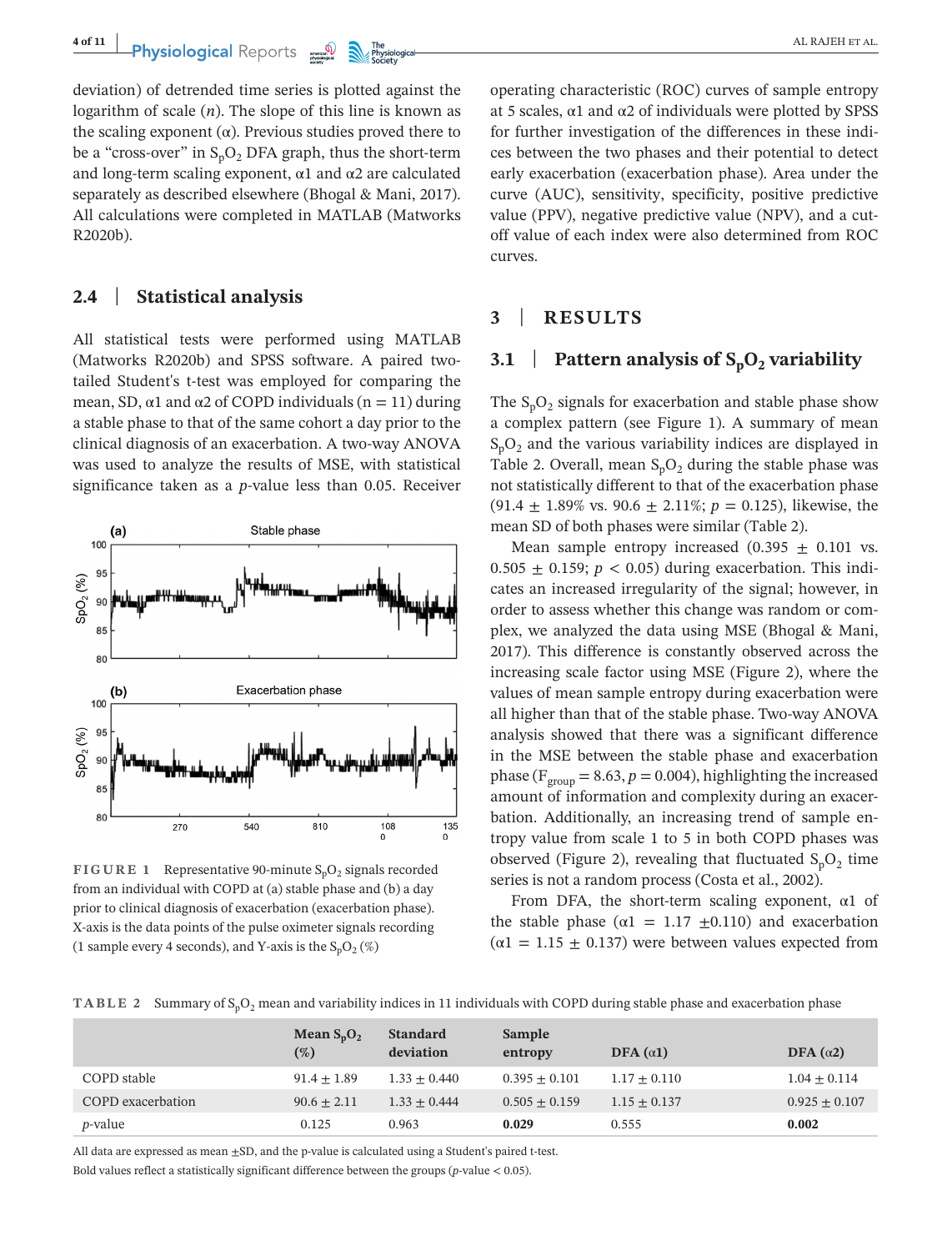Brownian noise ( $\alpha = 1.50$ ) and 1/f dynamics ( $\alpha = 1.00$ ); however, their values did not differ between phases  $(p = 0.55)$ . However, the long-term scaling exponent, α2, of both phases approached closer to 1/f dynamics ( $\alpha$ 2 = 1.04  $\pm$  0.114 in stable and  $\alpha$ 2 = 0.925  $\pm$  0.107 in exacerbation), confirming that  $S_nO_2$  fluctuations have a fractal-like pattern (Bhogal & Mani, 2017). Statistical significance was shown between α2 of exacerbation vs stable phase  $(p < 0.01)$ , validating there was a slight reduction



**FIGURE 2** Multiscale entropy (MSE) graph describing the overall complexity of the individuals with COPD at stable phase and exacerbation. The error bars are calculated sample error of the mean values

in scaling exponent and shift toward white noise dynamics during exacerbation. Two example graphs of the DFA analysis obtained from the  $S_pO_2$  time series are shown in Appendix A.

# **3.2** | **ROC** analysis of  $S_nO_2$

ROC curves assessing the sensitivity and specificity of  $S_nO_2$ variability indices in classifying stable from exacerbation phase are presented in Figure 3. Sample Entropy and  $α2$ exhibited a significant AUC with values of 0.702 and 0.777 respectively (Table 2). MSE indices at scales 2 and 3, also had a significant statistical AUC with values of 0.711 and 0.719 respectively (Table 2). The best positive predictor value (PPV) was for sample entropy (PPV =  $70\%$ ) with a cut-off value of 0.454. The best negative predictor value (NPV) was for  $\alpha$ 2 (NPV = 78%) with a cut-off value of 1.00.

# **4** | **DISCUSSION**

This study tested the hypothesis that the pattern of  $S_pO_2$ variations in overnight recordings of individuals with COPD would distinguish between stable and exacerbation phases. In support of the hypothesis, our novel findings suggest that sample entropy at different scales increases, while the long-term scaling exponent  $(\alpha 2)$  decreases, a day prior to the clinical diagnosis of an exacerbation of COPD. These indices were also different during the stable and



**FIGURE 3** ROC curve for classifying COPD phase (stable or exacerbation) based on S<sub>n</sub>O<sub>2</sub> variability indices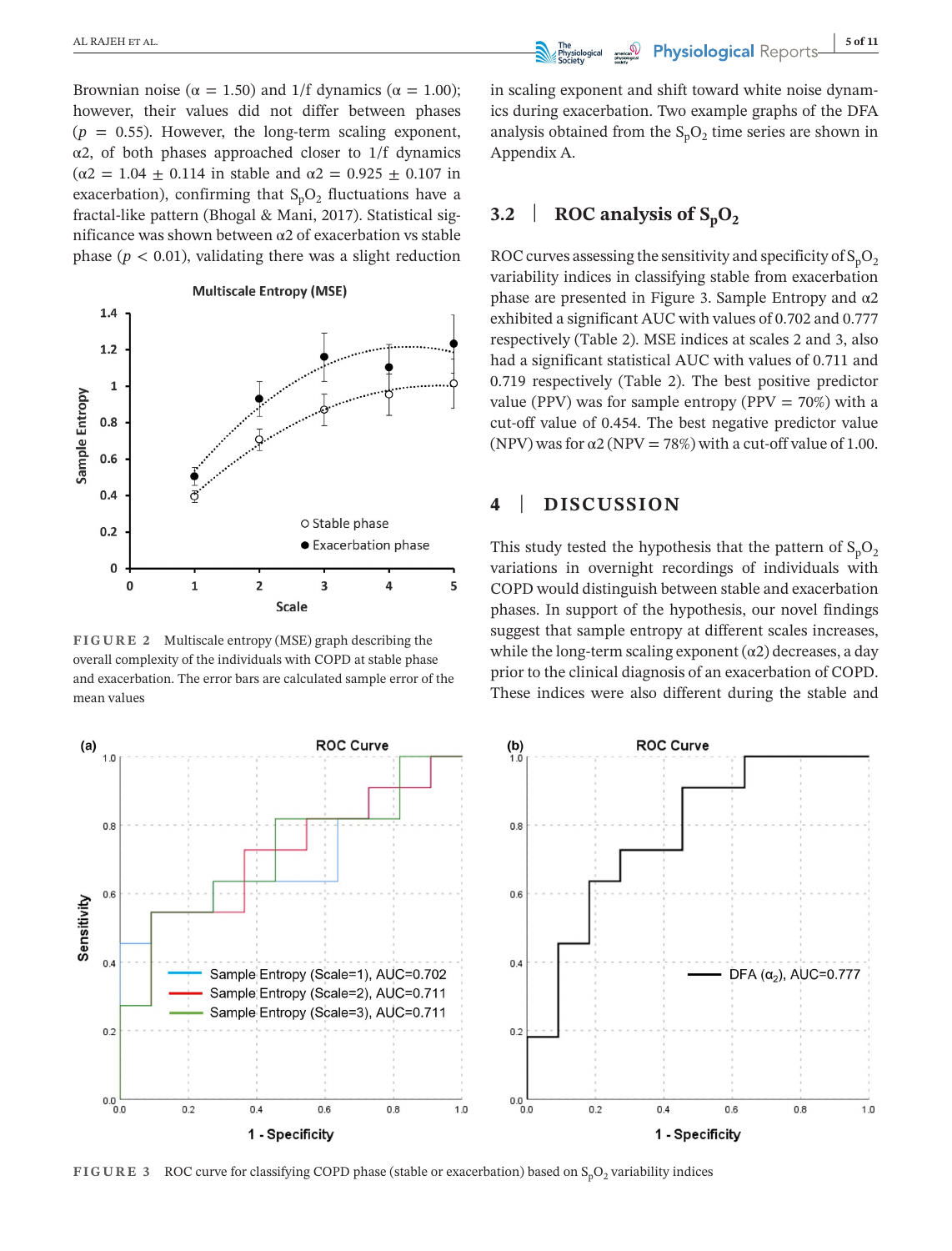exacerbation phases, while mean  $S_pO_2$  remained stable throughout. Furthermore, in terms of sensitivity, specificity, PPV, and NPV from ROC analyses, sample entropy of the original  $S_pO_2$  time series and  $\alpha$ 2 of DFA appear to have the best diagnostic capabilities to support earlier detection of COPD exacerbations.

This study extends our earlier work in  $S_pO_2$  variability analysis in healthy individual after exposure to hypoxia to individuals with chronic lung disease (Bhogal & Mani, 2017; Costello et al., 2020; Jiang et al., 2021). We have shown an increased in sample entropy in healthy participants during exposure to normobaric hypoxia (Costello et al., 2020; Jiang et al., 2021) and here we have similarly demonstrated a higher sample entropy 0.395–0.505, and in all scales in MSE, following COPD exacerbation. Interestingly, these previous reports established that there is an inverse correlation between mean  $S_pO_2$  and  $S_pO_2$  Sample Entropy under both normoxic and hypoxic environments in healthy individuals (Bhogal & Mani, 2017; Costello et al., 2020), with lower oxygen saturation correlated with higher  $S_pO_2$  entropy. This relationship was not observed in the current study (Appendix B), which could suggest a compromise in the cardiorespiratory integrity in COPD (O'Donnell et al., 2020). Another consideration for the lack of correlation between mean  $S_pO_2$  and sample entropy in our cohort; could be the wide range of  $S_pO_2$  values included in the present study (individuals with COPD) versus the other reports in healthy participants. Nevertheless, future studies with a larger number of participants could test this hypothesis.

According to Pincus (1994), higher entropy signifies greater amounts of information being processed in a complex physiological system, reflecting the enhanced connections and communications across various components within that system (Pincus, 1994). In terms of the cardiorespiratory system and its homeostatic control of oxygen saturation, Jiang et al. (2021) provided further insight by using a network physiology approach to show that the information controlling oxygen saturation was communicated across several key components of the cardiorespiratory system. Therefore, when this system is under hypoxic stress either through a decrease in the fraction of inspired oxygen or in a clinical state (COPD); the transfer of information is increased across these components to maintain mean  $S_pO_2$ . This is demonstrated by the rise in sample entropy when healthy individuals are hypoxic (Costello et al., 2020), as well as during an exacerbation in COPD (see Figure 2 and Table 2).

The sample entropy in both stable and exacerbation phases of COPD (0.395  $\pm$  0.101 vs. 0.505  $\pm$  0.159) is notably less than the sample entropy value of healthy individuals (0.98  $\pm$  0.28) with the same mean value of mean  $S_pO_2$  (93.94  $\pm$  1.85%) during hypoxic challenge (Jiang et al., 2021). This may be attributed to the disruption of functional connectivity within cardiorespiratory system when COPD is diagnosed (Donaldson et al., 2012). This is reflected in the impaired response to hypoxia and changes in ventilation that often lead to hypercapnia (Abdo & Heunks, 2012). This disruption in the control system limits the adaptive response to hypoxia during exacerbation, thus reflected by a limited increase in sample entropy. This hypothesis requires further examination with more stringent control of possible confounders such as age, lifestyle (e.g., smoking), and environment. For example, we have reported that aging reduces  $S_nO_2$  entropy in otherwise healthy individuals (Bhogal & Mani, 2017). This supports the theory that the integrity of cardiorespiratory control system is affected by aging and chronic diseases such as COPD (O'Donnell et al., 2020; Strait & Lakatta,). However, future studies should aim to compare  $S_nO_2$  entropy between agematched healthy cohorts and COPD individuals in different phases to help explain the changes seen in an exacerbation and better predict future exacerbations.

It is now well-established that the DFA of  $S_nO_2$  signals results in two scaled components, one representing short-term  $(\alpha 1)$  and the other long-term  $(\alpha 2)$  fractallike fluctuations (Bhogal & Mani, 2017). Table 2 illustrates a statistically significant decrease in  $\alpha$ 2 upon exacerbation while  $\alpha$ 1 remains stable. Interestingly, this data trend contradicts a study assessing DFA's usefulness in diagnosing childhood sleep apnea-hypopnoea (Vaquerizo-Villar et al., 2018). Like COPD, sleep apnea is also associated with hypoxia; however, it is due to episodic upper airway collapse during sleep (Stradling et al., 2004). By applying DFA in their study, Vaquerizo-Villar et al. (2018) observed an increased  $\alpha$ 1 with intensified apnea-hypopnoea severity while  $\alpha$ 2 was unaltered. These results are likely due to the different underlying pathophysiology in the two diseases. Despite both leading to dyspnea, apnea-hypopnoea is associated with acute episodic hypoxia reflected by alternation in the short-term scaling component  $(\alpha 1)$ . While in COPD, individuals suffer from chronic hypoxia leading to changes in the long-term scaling component  $(\alpha 2)$  (Khatri & Ioachimescu, 2016). Furthermore, the faster breathing pattern in younger children, and the associated dynamics of apnea-hypopnoea occurrences, may also translate to shorter time scales being more sensitive than longer time scales in disease relative to adults.

Although the values of the ROC analysis of the sample entropy and  $\alpha$ 2 showed moderate levels of sensitivity and specificity, this was the first attempt to suggest their potential in supporting earlier diagnosis of COPD exacerbations. Judging from the 'zigzag' shape of the ROC analysis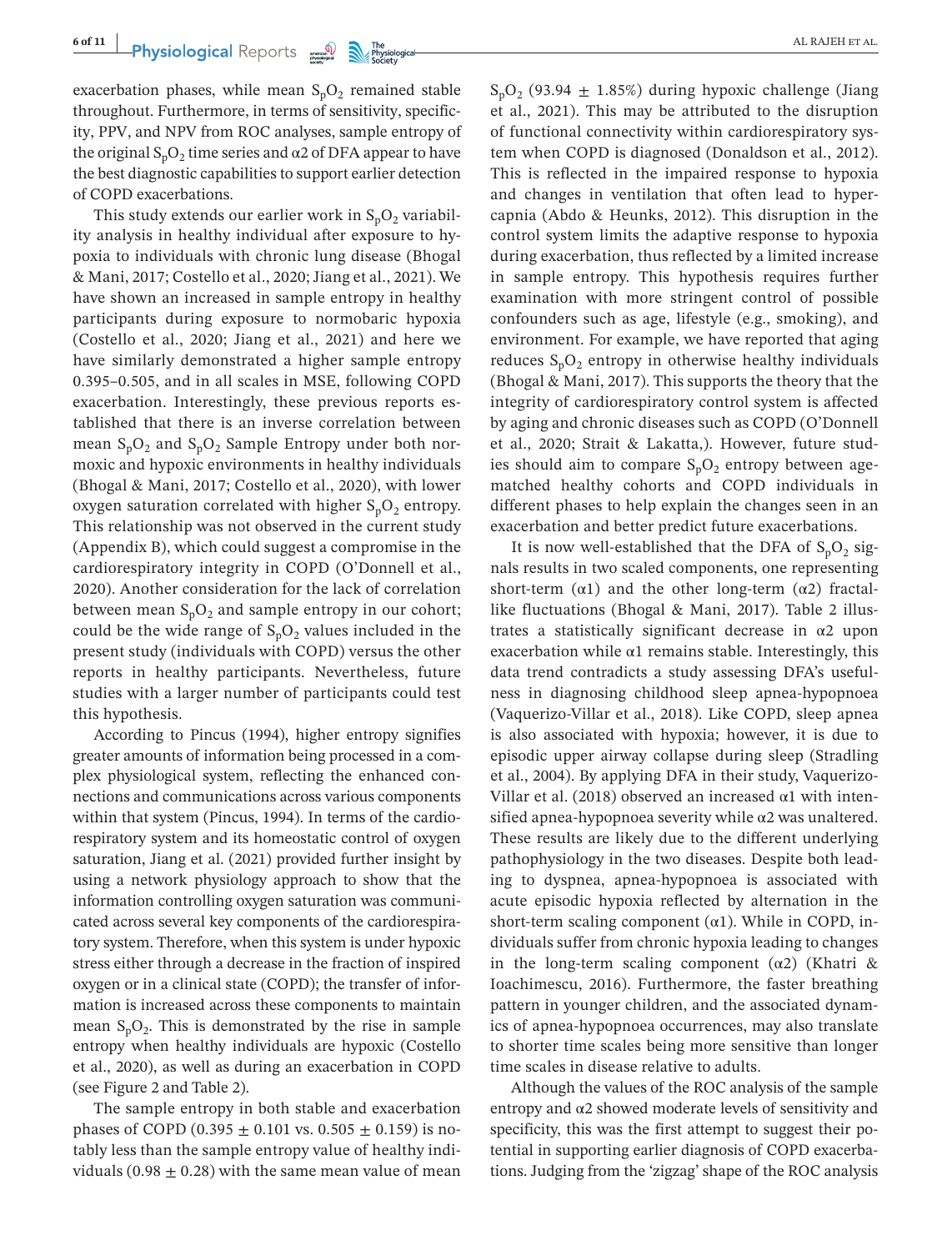**TABLE 3** Summary for ROC analysis of  $S_pO_2$  variability indices for detection of exacerbation

|                          | <b>AUC</b> | <i>p</i> -value | Cut-off | Sensitivity | <b>Specificity</b> | <b>PPV</b> | <b>NPV</b> |
|--------------------------|------------|-----------------|---------|-------------|--------------------|------------|------------|
| Sample entropy           | 0.702      | 0.029           | 0.454   | 0.636       | 0.727              | 0.700      | 0.666      |
| Sample entropy (scale 2) | 0.711      | 0.016           | 0.758   | 0.727       | 0.636              | 0.666      | 0.700      |
| Sample entropy (scale 3) | 0.719      | 0.031           | 0.836   | 0.818       | 0.545              | 0.643      | 0.750      |
| Sample entropy (scale 4) | 0.628      | 0.175           | 0.844   | 0.818       | 0.636              | 0.692      | 0.778      |
| Sample entropy (scale 5) | 0.636      | 0.120           | 0.903   | 0.818       | 0.636              | 0.692      | 0.778      |
| DFA $(\alpha 1)$         | 0.529      | 0.555           | 1.17    | 0.545       | 0.455              | 0.500      | 0.500      |
| DFA $(\alpha 2)$         | 0.777      | 0.002           | 1.00    | 0.818       | 0.636              | 0.692      | 0.778      |

Abbreviations: AUC, area under the curve, PPV, positive predictive value, NPV, negative predictive value.

Bold values reflect a statistically significant difference between the groups (*p*-value < 0.05).

(Figure 3) and repeated values in sensitivity and specificity (Table 3), we speculate that this was due to the small sample size in the current study ( $n = 11$ ) or insufficient heterogeneity/range in the predictor measures. Previous work had proposed the effectiveness of COPD Assessment Test (CAT) questionnaire to evaluate disease severity, as CAT score significantly increases during exacerbation (Mackay et al., 2012). However, this method showed an AUC of 0.64 for the CAT questionnaire in 491 COPD individuals in detecting exacerbations (Lee et al., 2014), which is less than that of both sample entropy  $(AUC = 0.702)$ and  $\alpha$ 2 (AUC = 0.777) in our analysis. CAT is a wellestablished scoring system for monitoring COPD, but its diagnostic value may be compromised by its subjectivity. As  $S_nO_2$  analysis is a useful predictor of dyspnea, and a key component of the CAT questionnaire (Costello et al., 2020), combining the objective  $S_pO_2$  analysis with the CAT questionnaire could provide the most accurate predictor of future exacerbations.

In the present data, we had access to 90 min of signal in all individuals and showed that  $S_pO_2$  variability indices can distinguish between stable and exacerbation phases. In a preliminary analysis, we also examined shorter intervals of  $S_pO_2$  signals (i.e., 60, 50, 40, 30, and 15 min). As shown in Appendix C, we applied Bland-Altman analysis to the data and found that 60 min is also sufficient for  $S_pO_2$ sample entropy analysis, while DFA requires 90 min to detect an exacerbation. While this might not be clinically feasible for spot-checking hypoxia in acute scenarios, this analysis combined with better  $S_pO_2$  wearable technology may improve management in individuals experiencing chronic hypoxia (Buekers et al., 2019).

# **4.1** | **Limitations and future research**

Like other pilot studies, the major limitation of the current study is the small sample size. The source of  $S_pO_2$  recording data in this study was from a pilot randomized controlled trial testing the effectiveness of overnight

physiological monitoring to predict COPD exacerbation (Al Rajeh et al., 2020). With the limited sample, there is a risk of low statistical power and type II error. However, despite the small sample size, our results reached statistical significance. This demonstrates the potential of  $S_pO_2$ variability analysis in non-invasively detecting early exacerbations for timely treatment and the need for future studies with larger sample sizes. This method also has the potential to monitor exacerbation recovery and provide an objective tool for discharge in these individuals, and future studies can help determine this.

Since data were obtained from a randomized clinical trial with regular follow-up of the participants, the chance of selection bias is low. However, a possible source of bias in this study is the availability of long  $(>90 \text{ min})$  continuous  $S_pO_2$  signal in the participants. In the present study, two participants had less than 90 min continuous  $S_pO_2$ signals in their stable phase and were not included in this study. Future studies can investigate this limitation in a larger multicentre trial to assess the value of  $S_pO_2$  pattern analysis in the prediction of exacerbation.

It is difficult to estimate an accurate cut-off for separation of stable versus exacerbation phase based on such a small sample size. To further test the validity of the cutoff value, we randomly selected samples from stable periods of the same participants recorded at different days and measured  $S_pO_2$  Sample Entropy. The mean ( $\pm SD$ ) of the randomly selected samples was  $0.341 \pm 134$  (n = 11) which was not significantly different from data presented in Table 2 for the  $S_pO_2$  Sample Entropy of stable phase  $(0.395 \pm 0.101)$ . Furthermore, the rate of false positive was 18% when the cut-off in Table 3 was used for the prediction of exacerbation. While these pilot results are promising, a comprehensive analysis of the reportability of  $S_pO_2$ variability indices is required prior to the translation of these findings into clinical practice.

Another limitation of this study is the severity of exacerbation was not measured. An exacerbation was defined as the need for oral corticosteroids or antibiotics, as judged by the patient's clinician or self-management plan.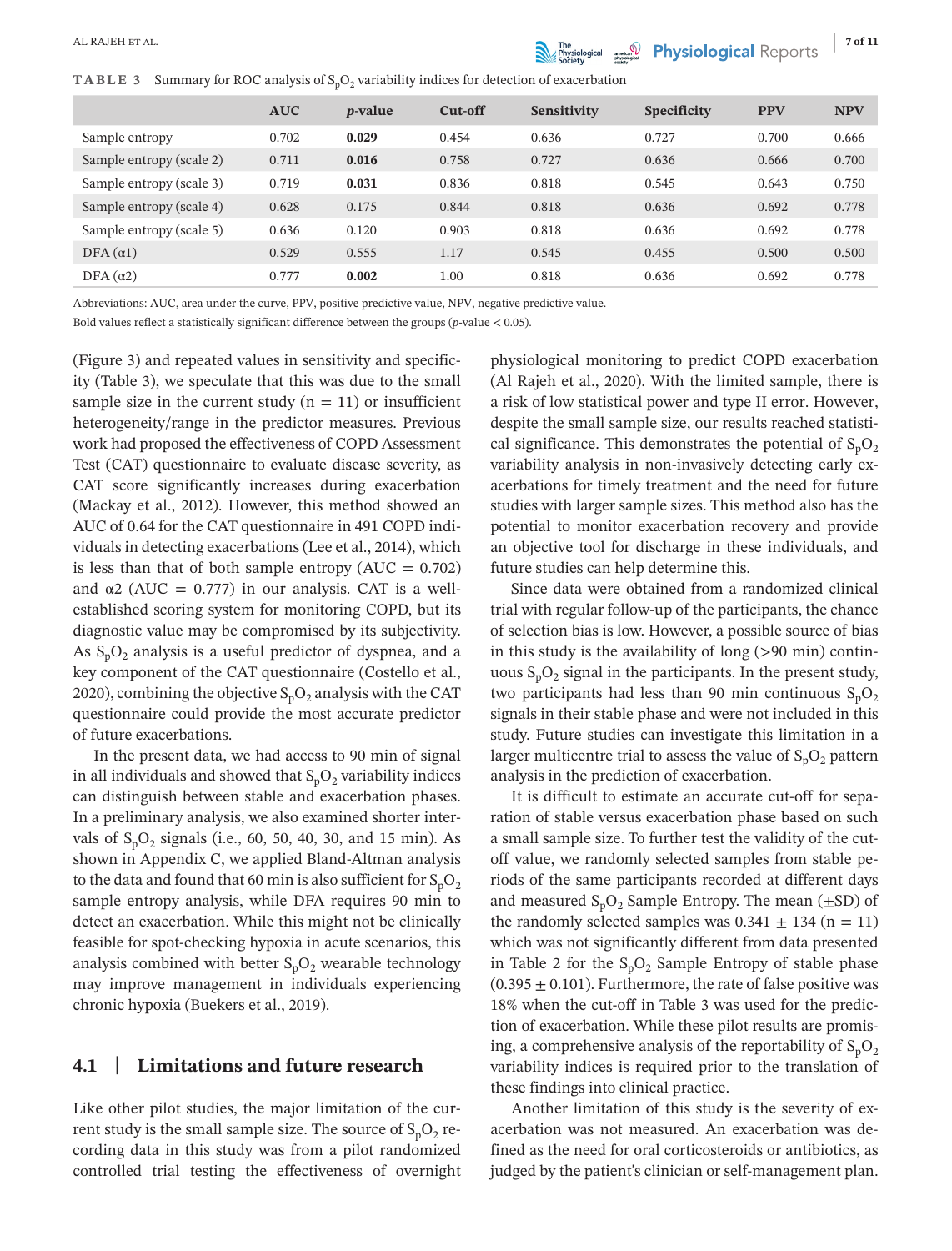This practical approach has its shortcomings as the prescription of oral corticosteroids/antibiotics following the worsening of respiratory symptoms may vary among practitioners and healthcare systems (Celli et al., 2021 Sep 27).

Hurst et al., previously reported that a combined oximetry score (i.e., the positive magnitude in standard deviation units of the fall in  $S_pO_2$  and the rise in heart rate) could predict the onset of an exacerbation, prior to clinical diagnosis (Hurst, Donaldson, et al., 2010). We had limited access to high quality continuous signals 2–3 days prior to diagnosis of exacerbation in the current study and could only include  $S_pO_2$  variability analysis one day prior to clinical diagnosis of exacerbation. Therefore, future studies can extend our pilot study by developing wearable devices suitable for long-term signal recording for  $S_pO_2$  fluctuation analysis. In addition, similar to this combined oximetry score, novel analytical methods (e.g., transfer entropy) have the potential to assess the interaction of heart rate and  $S_pO_2$  time series in order to develop a comprehensive physiomarker for the non-invasive assessment of patients with COPD. Application of these methods in healthcare warrant further investigations in larger studies.

# **5** | **CONCLUSION**

This is a proof-of-concept study demonstrating that  $S_nO_2$  fluctuation analysis has the potential to be used to support earlier detection of exacerbations in individuals with COPD. Specifically, the sample entropy increases and there is an alteration in fractal-like behavior of  $S_pO_2$  fluctuations during exacerbation. As pulse oximetry has recently been expanded beyond the measurement of absolute peripheral oxygen saturation, measurement of  $S_pO_2$  dynamics has the potential to be incorporated into smart devices to assist the early diagnosis of COPD exacerbations.

### **ACKNOWLEDGMENTS**

We gratefully acknowledge the study participants, and the support we have received from the pulmonary rehabilitation recruitment sites and staff.

### **CONFLICT OF INTEREST**

The authors declare that the research was conducted in the absence of any commercial or financial relationships that could be construed as a potential conflict of interest.

### **AUTHOR CONTRIBUTIONS**

Ahmed Al Rajeh and John R Hurst conceived and designed the original clinical study and collected clinical data. Amar S Bhogal, Joseph T. Costello, and Ali R Mani formulated the concept of oxygen saturation variability analysis in COPD. Yunkai Zhang and Ali R Mani performed the computational analysis and evaluated the data. Amar S Bhogal, Yunkai Zhang and Ali R Mani wrote the first manuscript draft and all authors revised it for important intellectual content. All authors read and approved the final manuscript.

### **DATA AVAILABILITY STATEMENT**

The data that support the findings of this study are available on request from the corresponding author.

### **ORCID**

*Ali R. Mani* <https://orcid.org/0000-0003-0830-2022>

### **REFERENCES**

- Abdo, W. F., & Heunks, L. M. A. (2012). Oxygen-induced hypercapnia in COPD: myths and facts. *Critical Care*, *16*(5), 323. [https://](https://doi.org/10.1186/cc11475) [doi.org/10.1186/cc11475](https://doi.org/10.1186/cc11475)
- Adibi, A., Sin, D. D., Safari, A., Johnson, K. M., Aaron, S. D., FitzGerald, J. M., & Sadatsafavi, M. (2020). The Acute COPD Exacerbation Prediction Tool (ACCEPT): A modelling study. *The Lancet Respiratory Medicine*, *8*(10), 1013–1021. [https://doi.](https://doi.org/10.1016/S2213-2600(19)30397-2) [org/10.1016/S2213-2600\(19\)30397-2](https://doi.org/10.1016/S2213-2600(19)30397-2)
- Al Rajeh, A. M., Aldabayan, Y. S., Aldhahir, A., Pickett, E., Quaderi, S., Alqahtani, J. S., Mandal, S., Lipman, M. C. I., & Hurst, J. R. (2020). Once daily versus overnight and symptom versus physiological monitoring to detect exacerbations of chronic obstructive pulmonary disease: Pilot randomized controlled trial.*JMIR mHealth uHealth*, *8*(11), e17597. <https://doi.org/10.2196/17597>
- Al Rajeh, A. M., & Hurst, J. R. (2016). Monitoring of Physiological Parameters to Predict Exacerbations of Chronic Obstructive Pulmonary Disease (COPD): A systematic review. *Journal of Clinical Medicine*, *5*(12), 108. <https://doi.org/10.3390/jcm5120108>
- Alqahtani, J. S., Aquilina, J., Bafadhel, M., Bolton, C. E., Burgoyne, T., Holmes, S., King, J., Loots, J., McCarthy, J., Quint, J. K., & Ridsdale, H. A. (2021). Research priorities for exacerbations of COPD. *The Lancet Respiratory Medicine*, *9*(8), 803–936. [https://](https://doi.org/10.1016/S2213-2600(21)00227-7) [doi.org/10.1016/S2213-2600\(21\)00227-7](https://doi.org/10.1016/S2213-2600(21)00227-7)
- Bhogal, A. S., & Mani, A. R. (2017). Pattern analysis of oxygen saturation variability in healthy individuals: Entropy of pulse oximetry signals carries information about mean oxygen saturation. *Frontiers in Physiology*, *8*, 555. [https://doi.org/10.3389/](https://doi.org/10.3389/fphys.2017.00555/full) [fphys.2017.00555/full](https://doi.org/10.3389/fphys.2017.00555/full)
- Buekers, J., Theunis, J., De Boever, P., Vaes, A. W., Koopman, M., Janssen, E. V., Wouters, E. F. M., Spruit, M. A., & Aerts, J.-M. (2019). Wearable finger pulse oximetry for continuous oxygen saturation measurements during daily home routines of patients with Chronic Obstructive Pulmonary Disease (COPD) over one week: Observational study. *JMIR mHealth and uHealth*, *7*(6), e12866. <https://doi.org/10.2196/12866>
- Burton, C., Pinnock, H., & McKinstry, B. (2015). Changes in telemonitored physiological variables and symptoms prior to exacerbations of chronic obstructive pulmonary disease. *Journal of Telemedicine and Telecare*, *21*(1), 29–36. [https://doi.](https://doi.org/10.1177/1357633X14562733) [org/10.1177/1357633X14562733](https://doi.org/10.1177/1357633X14562733)
- Celli, B. R., Fabbri, L. M., Aaron, S. D., Agusti, A., Brook, R., Criner, G. J., Franssen, F. M. E., Humbert, M., Hurst, J. R., O'Donnell,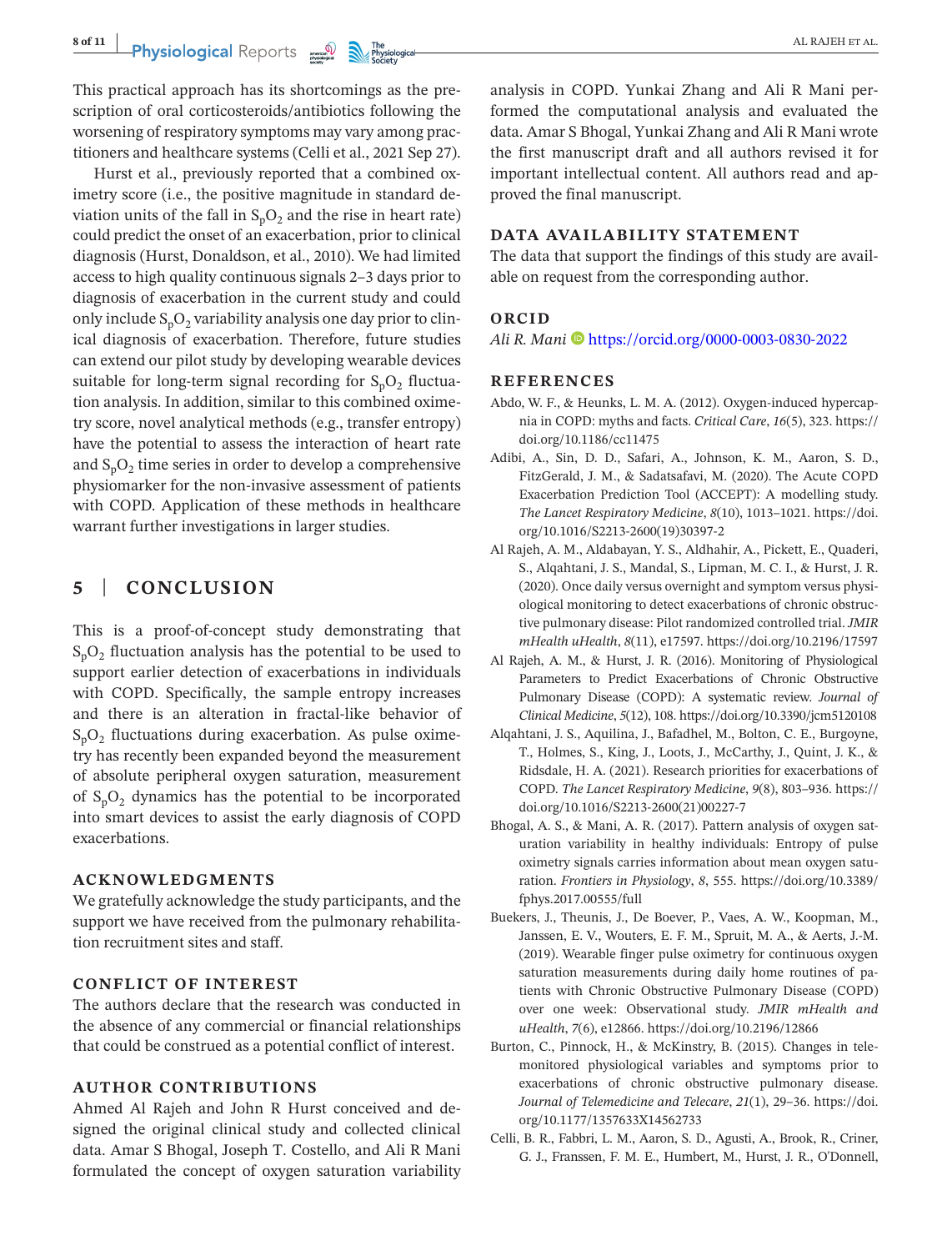D., Pantoni, L., Papi, A., Rodriguez-Roisin, R., Sethi, S., Torres, A., Vogelmeier, C. F., & Wedzicha, J. A. (2021). An Updated definition and severity classification of COPD exacerbations: The rome proposal. *American Journal of Respiratory and Critical Care Medicine*.(in press). <https://doi.org/10.1164/rccm.202108-1819PP>

- Costa, M., Goldberger, A. L., & Peng, C.-K. (2002). Multiscale entropy analysis of complex physiologic time series. *Physical Review Letters*, *89*(6), 068102. [https://doi.org/10.1103/PhysR](https://doi.org/10.1103/PhysRevLett.89.068102) [evLett.89.068102](https://doi.org/10.1103/PhysRevLett.89.068102)
- Costello,J.T., Bhogal, A. S.,Williams,T. B., Bekoe, R., Sabir, A.,Tipton, M. J., Corbett, J. O., & Mani, A. R. (2020). Effects of normobaric hypoxia on oxygen saturation variability. *High Altitude Medicine & Biology*, *21*(1), 76–83. <https://doi.org/10.1089/ham.2019.0092>
- Donaldson, G. C., Seemungal, T. A. R., Hurst, J. R., & Wedzicha, J. A. (2012). Detrended fluctuation analysis of peak expiratory flow and exacerbation frequency in COPD. *European Respiratory Journal*, *40*(5), 1123–1129. <https://doi.org/10.1183/09031936.00180811>
- Hurst, J. R., Donaldson, G. C., Quint, J. K., Goldring, J. J., Patel, A. R., & Wedzicha, J. A. (2010). Domiciliary pulse-oximetry at exacerbation of chronic obstructive pulmonary disease: prospective pilot study. *BMC Pulmonary Medicine*, *10*(1), 52. [https://doi.](https://doi.org/10.1186/1471-2466-10-52) [org/10.1186/1471-2466-10-52](https://doi.org/10.1186/1471-2466-10-52)
- Hurst, J. R., Vestbo, J., Anzueto, A., Locantore, N., Müllerova, H., Tal-Singer, R., Miller, B., Lomas, D. A., Agusti, A., MacNee, W., Calverley, P., Rennard, S., Wouters, E. F. M., & Wedzicha, J. A. (2010). Susceptibility to exacerbation in chronic obstructive pulmonary disease. *New England Journal of Medicine*, *363*(12), 1128–1138. <https://doi.org/10.1056/NEJMoa0909883>
- Husebø, G. R., Bakke, P. S., Aanerud, M., Hardie, J. A., Ueland, T., Grønseth, R., Persson, L.J. P., Aukrust, P., & Eagan,T. M.(2014). Predictors of exacerbations in chronic obstructive pulmonary disease–results from the Bergen COPD cohort study. *PLoS One*, *9*(10), e109721. <https://doi.org/10.1371/journal.pone.0109721>
- Jiang, Y., Costello, J. T., Williams, T. B., Panyapiean, N., Bhogal, A. S., Tipton, M. J., Corbett, J., & Mani, A. R. (2021). A network physiology approach to oxygen saturation variability during normobaric hypoxia. *Experimental Physiology*, *106*(1), 151–159. <https://doi.org/10.1113/EP088755>
- Johns, M. W. (1991). A new method for measuring daytime sleepiness: the Epworth sleepiness scale. *Sleep*, *14*(6), 540–545. <https://doi.org/10.1093/sleep/14.6.540>
- Khatri, S. B., & Ioachimescu, O. C. (2016). The intersection of obstructive lung disease and sleep apnea. *Cleveland Clinic Journal of Medicine*, *83*(2), 127–140. <https://doi.org/10.3949/ccjm.83a.14104>
- Lee, S.-D., Huang, M.-S., Kang, J., Lin, C.-H., Park, M. J., Oh, Y.-M. Kwon, N., Jones, P. W., & Sajkov, D. (2014). The COPD assessment test (CAT) assists prediction of COPD exacerbations in high-risk patients. *Respiratory Medicine*, *108*(4), 600–608. <https://doi.org/10.1016/j.rmed.2013.12.014>
- Mackay, A. J., Donaldson, G. C., Patel, A. R. C., Jones, P. W., Hurst, J. R., & Wedzicha, J. A. (2012). Usefulness of the Chronic Obstructive Pulmonary Disease Assessment Test to evaluate severity of COPD exacerbations. *American Journal of Respiratory and Critical Care Medicine*, *185*(11), 1218–1224. [https://doi.](https://doi.org/10.1164/rccm.201110-1843OC) [org/10.1164/rccm.201110-1843OC](https://doi.org/10.1164/rccm.201110-1843OC)
- Mathers, C. D., & Loncar, D. (2006). Projections of global mortality and burden of disease from 2002 to 2030. Samet J, editor. *PLoS Medicine*, *3*(11), e442. <https://doi.org/10.1371/journal.pmed.0030442>
- Nagappa, M., Liao, P., Wong, J., Auckley, D., Ramachandran, S. K., Memtsoudis, S., Mokhlesi, B., & Chung, F. (2015). Validation of

the STOP-Bang Questionnaire as a screening tool for obstructive sleep Apnea among different populations: A systematic review and meta-analysis. *PLoS One*, *10*(12), e0143697. [https://](https://doi.org/10.1371/journal.pone.0143697) [doi.org/10.1371/journal.pone.0143697](https://doi.org/10.1371/journal.pone.0143697)

- O'Donnell, D. E., Milne, K. M.,James, M. D., de Torres,J. P., & Neder, J. A. (2020). Dyspnea in COPD: New Mechanistic Insights and Management Implications. *Advances in Therapy*, *37*(1), 41–60. <https://doi.org/10.1007/s12325-019-01128-9>
- Peng, C.-K., Havlin, S., Stanley, H. E., & Goldberger, A. L. (1995). Quantification of scaling exponents and crossover phenomena in nonstationary heartbeat time series. *Chaos: an Interdisciplinary Journal of Nonlinear Science*, *5*(1), 82–87. <https://doi.org/10.1063/1.166141>
- Pincus, S. M. (1994). Greater signal regularity may indicate increased system isolation. *Mathematical Biosciences*, *122*(2), 161–181. [https://doi.org/10.1016/0025-5564\(94\)90056-6](https://doi.org/10.1016/0025-5564(94)90056-6)
- Qureshi, H., Sharafkhaneh, A., & Hanania, N. A. (2014). Chronic obstructive pulmonary disease exacerbations: latest evidence and clinical implications. *Therapeutic Advances in Chronic Disease*, *5*(5), 212–227. <https://doi.org/10.1177/2040622314532862>
- Richman, J. S., & Moorman, J. R. (2000). Physiological time-series analysis using approximate entropy and sample entropy. *American Journal of Physiology-Heart and Circulatory Physiology*, *278*(6), H2039–H2049. <https://doi.org/10.1152/ajpheart.2000.278.6.H2039>
- Stradling, J. R., & Davies, R. J. O. (2004). Sleep. 1: Obstructive sleep apnoea/hypopnoea syndrome: definitions, epidemiology, and natural history. *Thorax*, *59*(1):73–78.
- Strait, J. B., & Lakatta, E. G. (2012). Aging-associated cardiovascular changes and their relationship to heart failure. *Heart Failure Clinics*, *8*(1), 143–164. <https://doi.org/10.1016/j.hfc.2011.08.011>
- Vaquerizo-Villar, F., Álvarez, D., Kheirandish-Gozal, L., Gutiérrez-Tobal, G. C., Barroso-García, V., Crespo, A., del Campo, F., Gozal, D., & Hornero, R. (2018). Detrended fluctuation analysis of the oximetry signal to assist in paediatric sleep apnoea– hypopnoea syndrome diagnosis. *Physiological Measurement*, *39*(11), 114006. <https://doi.org/10.1088/1361-6579/aae66a>
- Wilkinson,T. M. A., Donaldson, G.C., Hurst,J.R., Seemungal,T. A.R., & Wedzicha,J. A. (2004). Early therapy improves outcomes of exacerbations of chronic obstructive pulmonary disease. *American Journal of Respiratory and Critical Care Medicine*, *169*(12), 1298– 1303. <https://doi.org/10.1164/rccm.200310-1443OC>
- Zhang, Y., Morgan, R. L., Alonso-Coello, P., Wiercioch, W., Bała, M. M., Jaeschke, R. R., Styczeń, K., Pardo-Hernandez, H., Selva, A., Ara Begum, H., Morgano, G. P., Waligóra, M., Agarwal, A., Ventresca, M., Strzebońska, K., Wasylewski, M. T., Blanco-Silvente, L., Kerth,J.-L., Wang, M., … Schünemann, H.J. (2018). A systematic review of how patients value COPD outcomes. *European Respiratory Journal*, *52*(1), 1800222. [https://doi.](https://doi.org/10.1183/13993003.00222-2018) [org/10.1183/13993003.00222-2018](https://doi.org/10.1183/13993003.00222-2018)

**How to cite this article:** Al Rajeh, A., Bhogal, A. S., Zhang, Y., Costello, J. T., Hurst, J. R., & Mani, A. R. (2021). Application of oxygen saturation variability analysis for the detection of exacerbation in individuals with COPD: A proof-of-concept study. *Physiological Reports*, 9, e15132. [https://doi.](https://doi.org/10.14814/phy2.15132) [org/10.14814/phy2.15132](https://doi.org/10.14814/phy2.15132)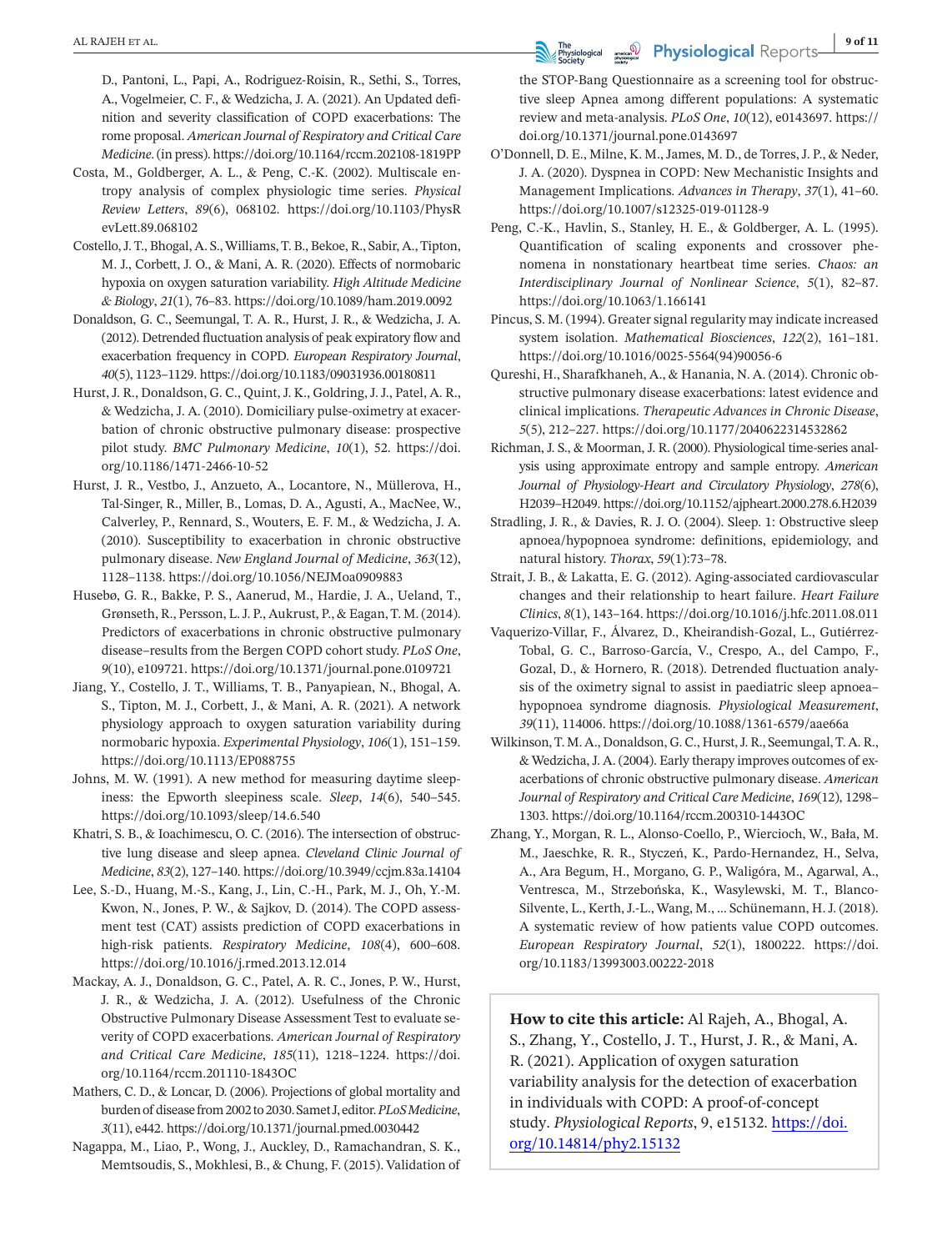# **APPENDIX A**



**FIGURE A1** Two examples of DFA graphs on  $S_pO_2$  variability data showing the linear trend when plotting scale and detrended fluctuations on a log-log scale. This graph represents the stable phase (red dots) and the exacerbation phase (blue dots) of a participant with COPD. α1 and α2 are short-term and long-term scaling exponent respectively

### **APPENDIX B**



**FIGURE B1** (a) Correlation between mean  $S_pO_2$  and  $S_pO_2$  Sample Entropy in individuals with COPD in Stable phase. (b) Correlation between mean  $S_pO_2$  and  $S_pO_2$  Sample Entropy in individuals with COPD in Exacerbation phase. There is no significant correlation between mean  $S_pO_2$  and  $S_pO_2$  entropy in individuals with COPD. This is unlike previous reports in healthy individuals where Entropy of  $S_pO_2$ exhibits a significant inverse correlation with mean  $S_pO_2$ . For more information please see (Bhogal & Mani, 2017; Costello et al., 2020). Sample Entropy is calculated at scale 1 with  $m = 2$  and  $r = 0.2$